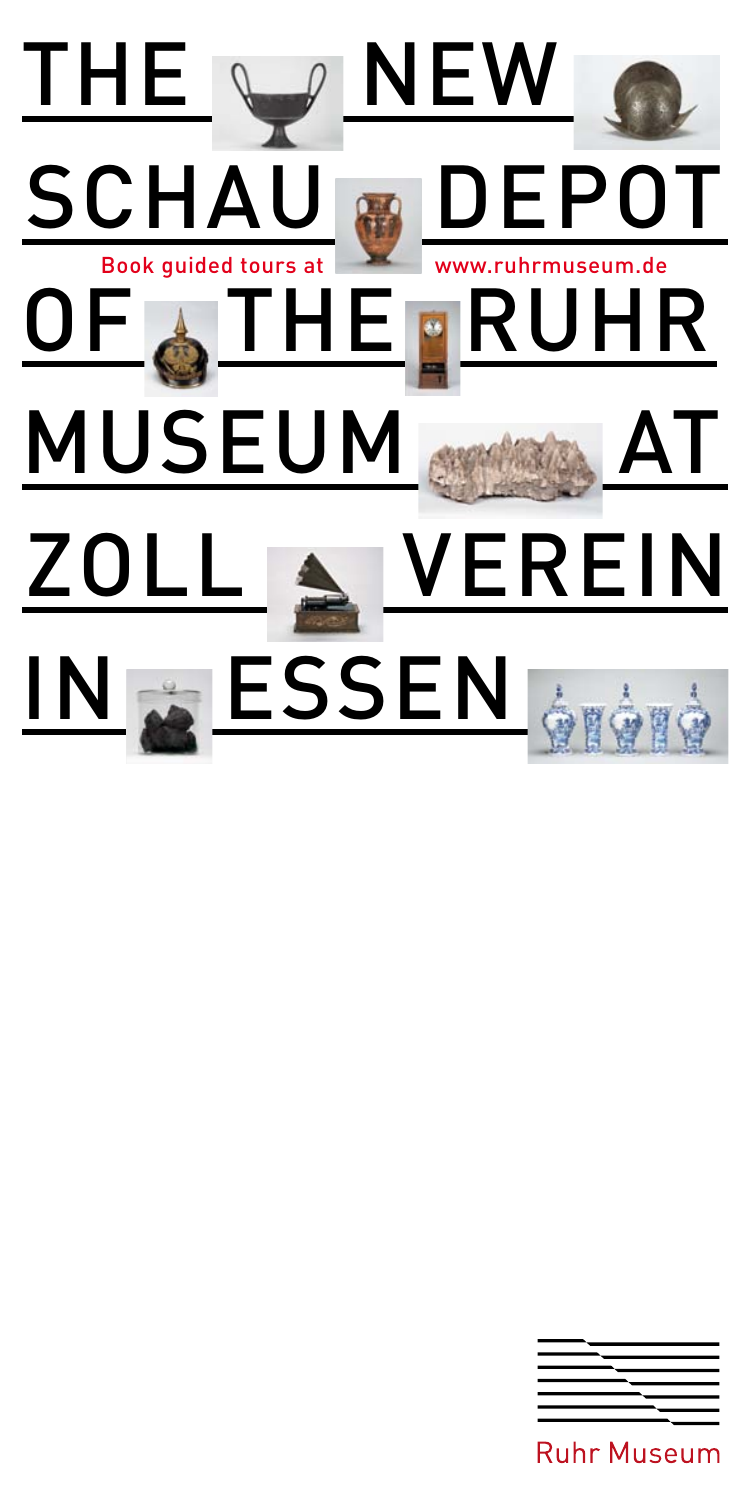

Neck amphora, Late Archaic, c. 510 BC. © Ruhr Museum; Photo: Rainer Rothenberg

**The architecture** The purpose-built building from the 1960s appears rather inconspicuous from the outside. The imposing interior architecture provides the basis for a spectacular presentation of the Ruhr Museum's collections. Behind the façade, two 18-metre-high atriums and the impressive concrete skeleton structure with its connecting bridges open up. This interior architecture, which corresponds to the production process of a salt factory, was completely preserved, as well as the massive traces of industrial production. The special internal structure of the building allows unique views into and across the atriums to the other floor sections and other levels of the building, thus creating a fantastic spatial experience.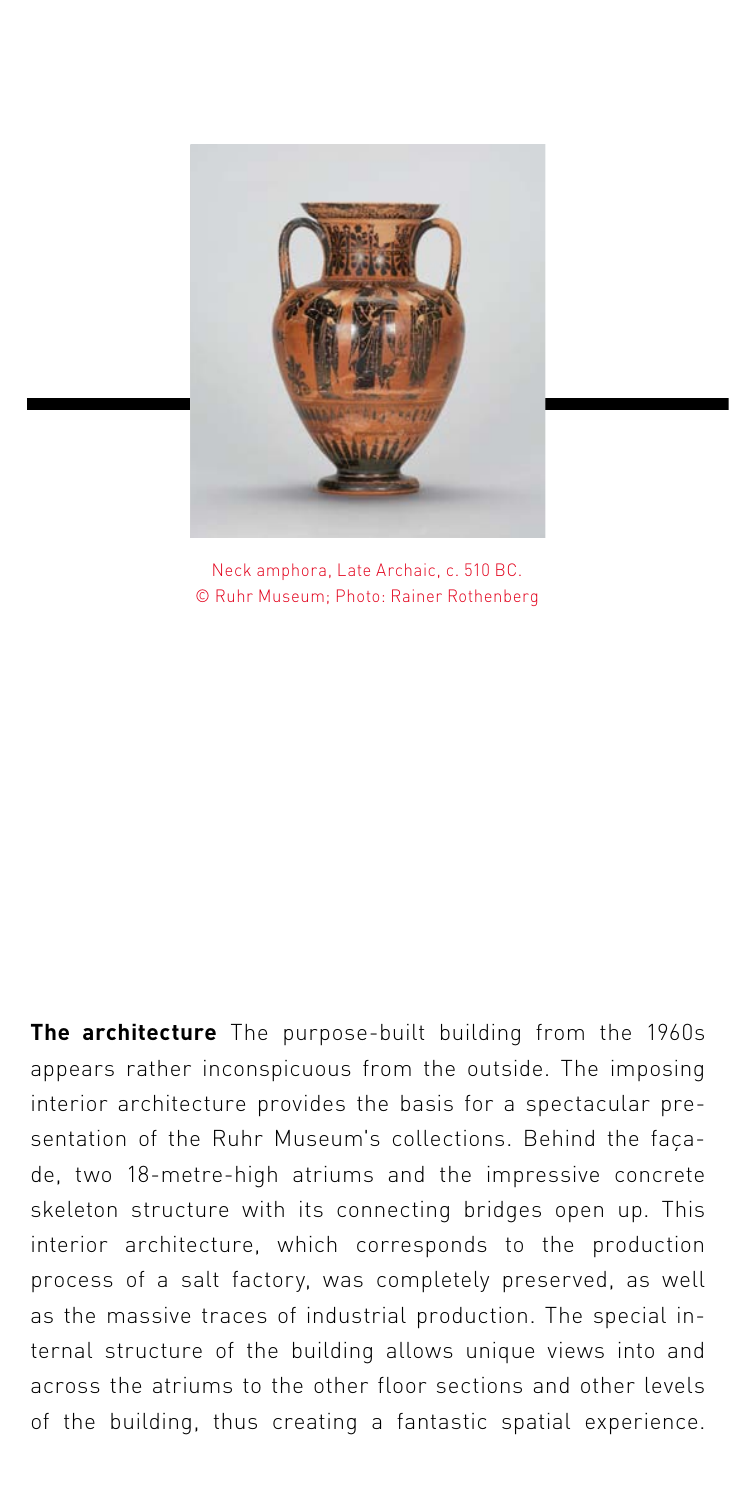

 View into the Schaudepot of the Ruhr Museum © Ruhr Museum; Photo: Brigida González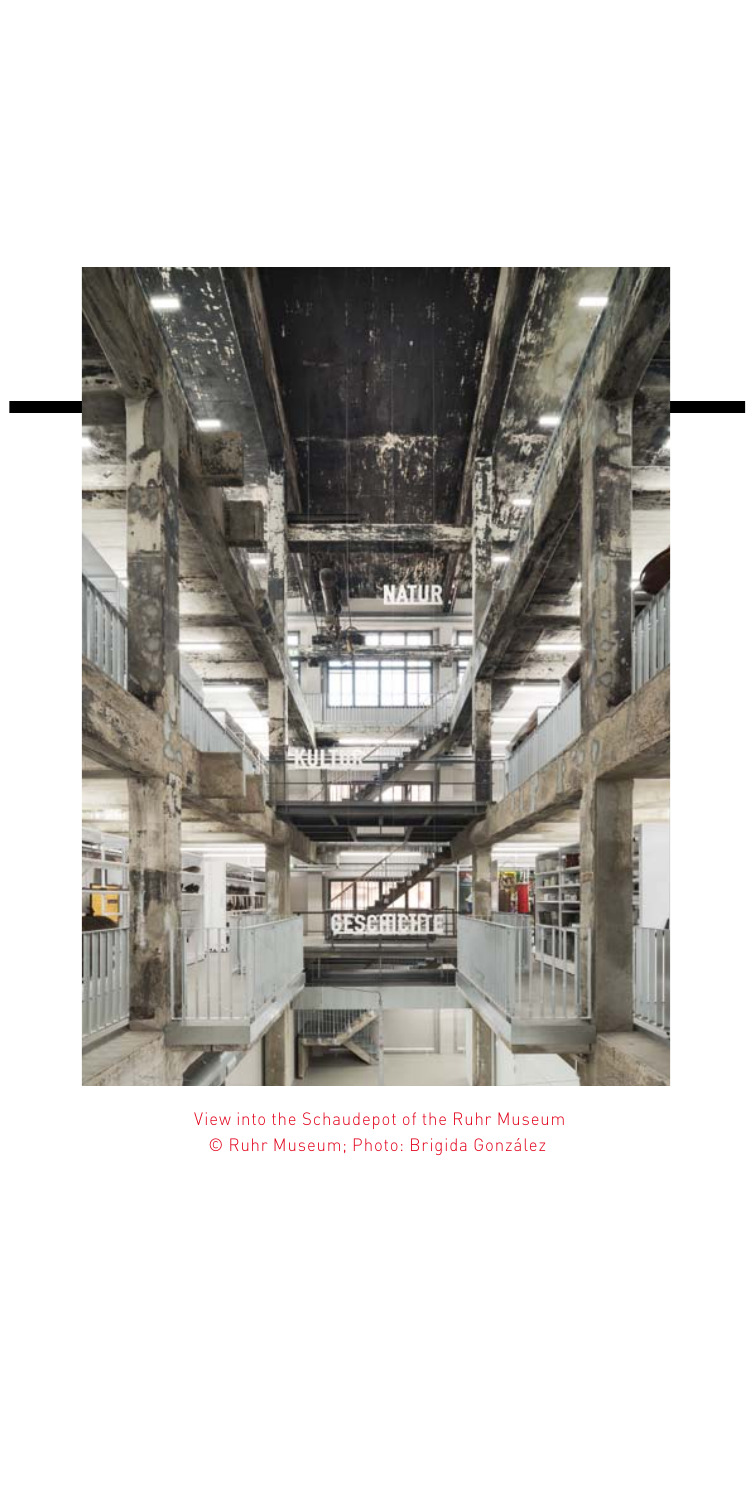**The Schaudepot** The Ruhr Museum's new central depot and Schaudepot is a museum storage facility in the spectacular industrial setting of the former salt factory on the UNESCO World Heritage Site Zollverein. The Ruhr Museum deposits and presents parts of its natural science, archaeological and historical collections. On guided tours, visitors can wander through over a hundred years of the history of the collection, get to know key objects and at the same time take a look behind the scenes and at the working methods of a large museum of natural and cultural history. The Schaudepot is clearly different from classical museums, since it does not present an exhibition on specific topics but rather the collections, which are arranged according to specific criteria. It serves as a repository for future exhibitions and impressively illustrates the three main tasks of a museum: collecting, preserving and researching. **Nature, culture, history** The path through the Ruhr Museum's Schaudepot runs from top to bottom. The panorama lift takes visitors up to the top level with spectacular views of the individual



Parade helmet (morion), Northern Italy, around 1580/90 © Ruhr Museum; Photo: Rainer Rothenberg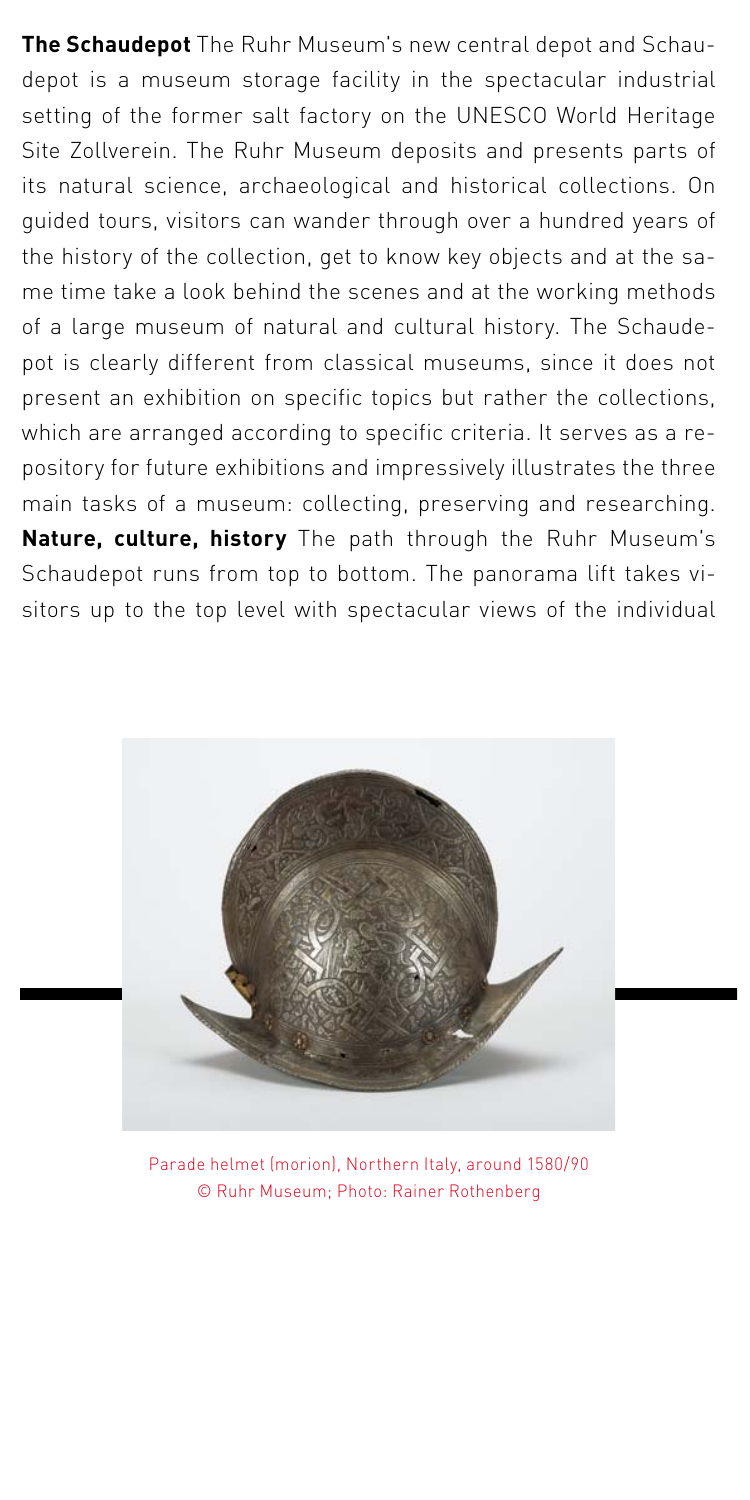floors and their different collections. From there, the path leads over the three levels to the nature, culture and history back to the ground floor. The travel of time begins chronologically with the oldest items in the natural science collections and leads via archaeology and the pre-modern collections of the Middle Ages and early modern times to the area of industrial and contemporary history of the last 200 years.

**Nature** On the first level, "Nature", the presentation of the natural science collections is divided into the areas of "inanimate nature" with raw materials and rocks, and "animate nature", i.e. fossils ranging from bacterial colonies to plants and vertebrates. In addition to giant crystals, large ammonites, a giant tree and the marine reptile wall, very important individual collections, such as the Wuppertal Fuhlrott collection with the special thunder horse and parts of the Vester plant collection with its dry and wet preparations, will be on public display. One of the highlights is certainly the presentation of the extensive ammonite collection of the museum.



Etruscan bucchero-cantharos, Vulci, 630–575 B.C. © Ruhr Museum; Photo: Rainer Rothenberg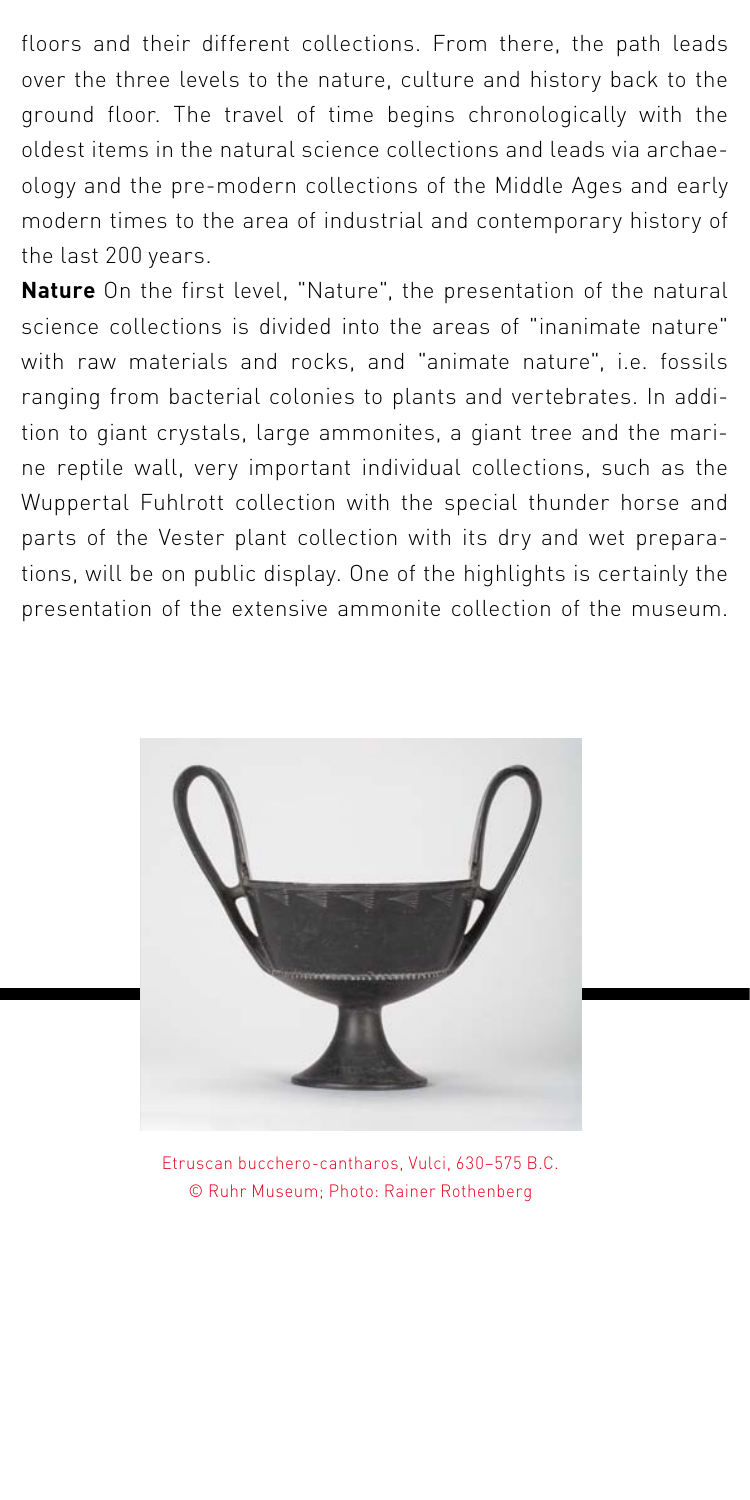

Roller player "Edison Home Phonograph", Cologne, 1904 © Ruhr Museum; Photo: Rainer Rothenberg

**Culture** On the middle level, "Culture", with the areas of archaeology, the Middle Ages and pre-modern times, an extensive display and study collection of over a hundred skull replicas impressively illustrates the transition from natural to human-influenced cultural history. The skulls represent more than two million years of human history. In addition, a large number of prehistoric and early historic clay and glass vessels as well as objects made of wood, illustrate the typical material composition of an archaeological and pre-modern collection. They divide the level into the departments of ceramics, glass, stone and furniture, household goods, agriculture and handicrafts – from the ancient advanced civilisations thousands of years ago to the early modern period before industrialisation.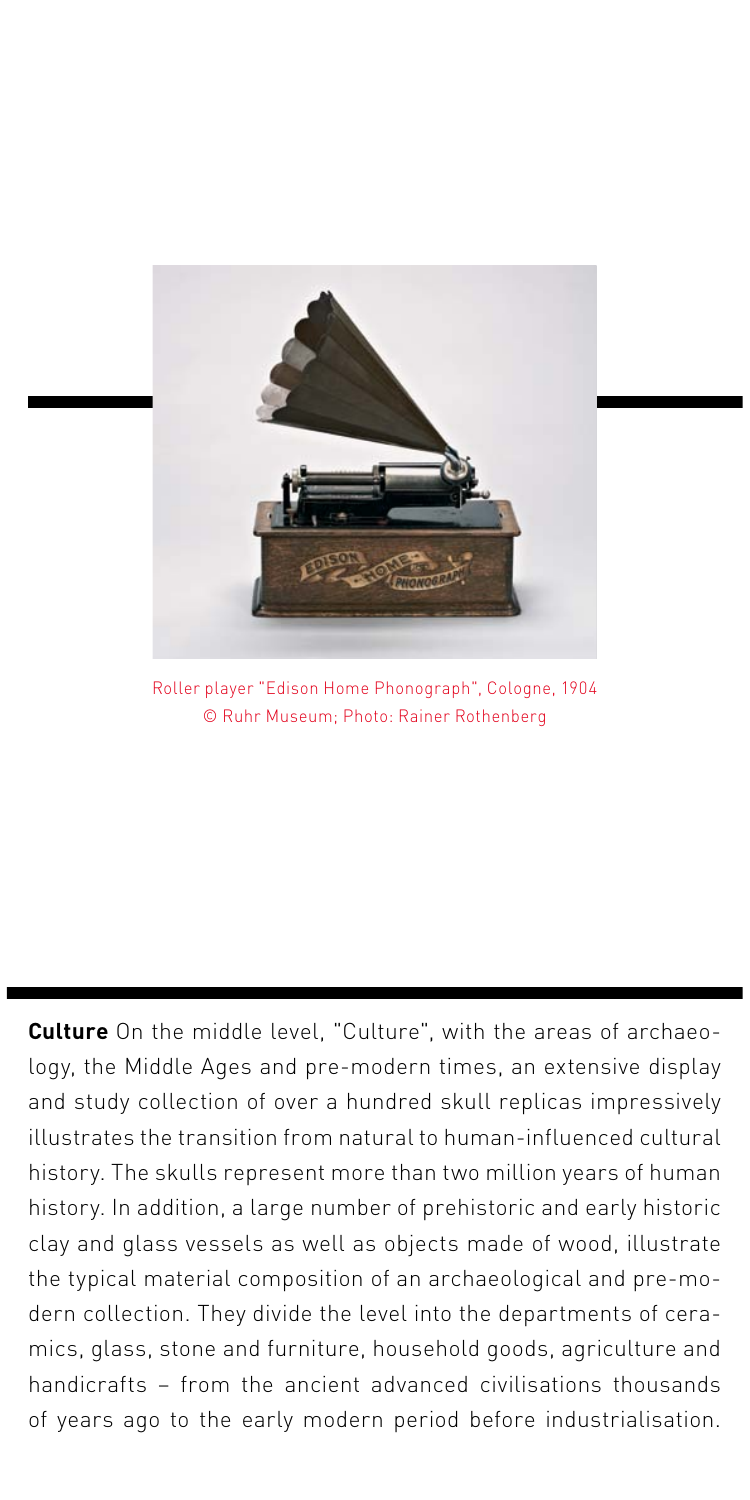

Punch clock, Württembergische Uhrenfabrik Bürk, Schwennigen am Neckar, 1950–1969 © Ruhr Museum; Photo: Rainer Rothenberg

**History** The industrial and contemporary history department of the Ruhr Area in particular, which is located on the lower level "History", divides the object worlds less by their materiality, but rather by aspects of content. In addition to areas such as everyday life, leisure time, household and handicrafts, the legacies of mining, iron and steel as well as the phenomena of religion, war, representation and childhood. Throughout the tour, the open architecture creates not only close-up perspectives of the objects, but also inspiring and curiosity-awakening distant perspectives of the collection holdings on the other levels, which reveal new insights and surprising connections between the collections and their history.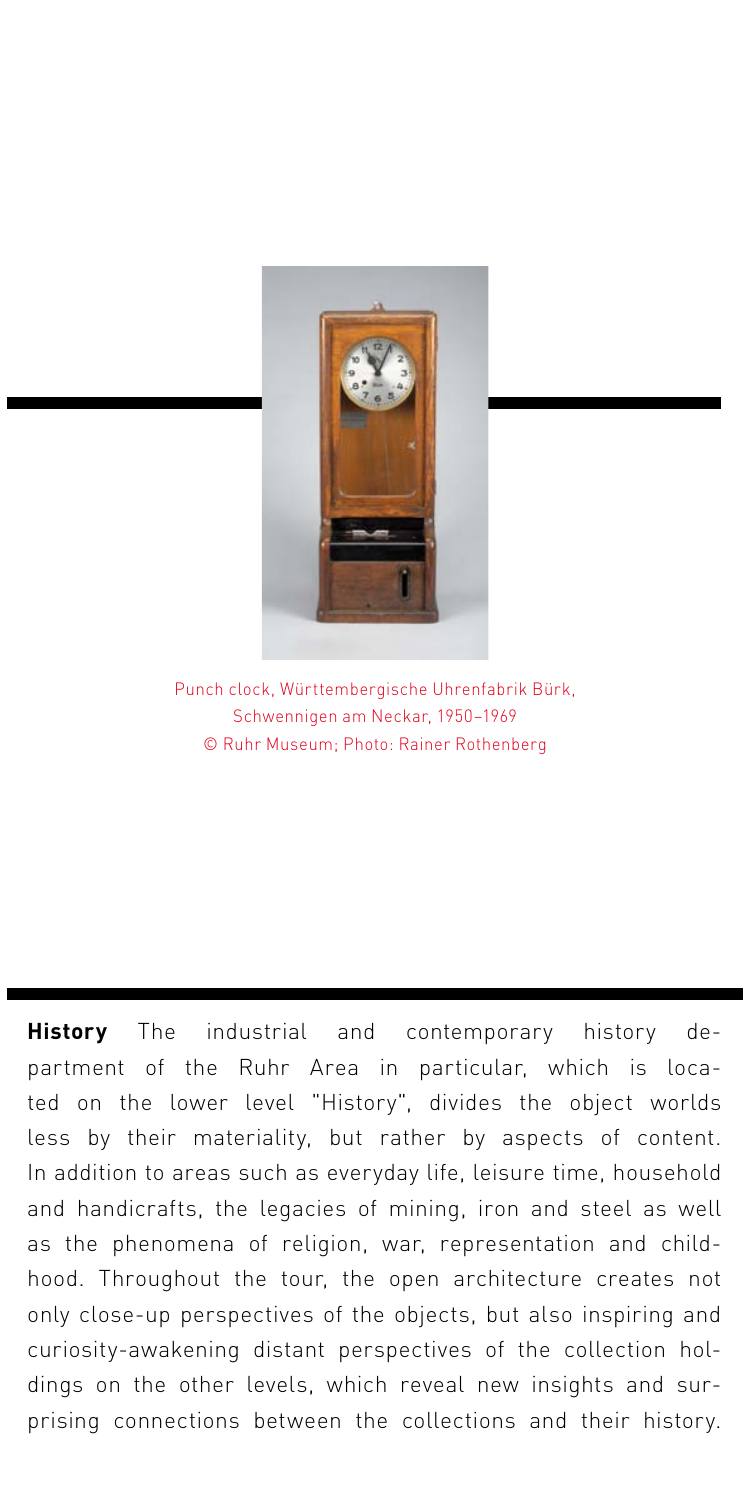**The Salt Factory** The conversion of the salt factory on the coking plant of the UNESCO World Heritage Site Zollverein into the new Schaudepot of the Ruhr Museum was funded within the framework of the "National Project of Urban Development" programme. It is one of the seventeen projects funded by the federal government, "which have a model character and radiate beyond regional and even national borders". The salt factory was built in 1959 as a production and processing facility as part of the coking plant complex planned by Fritz Schupp and went into operation in 1961. The by-products of the coking process were widely used by the chemical industry, including ammonia and sulphuric acid, as basic materials for salt. In 1993, the salt factory was finally shut down. In 2017, the Darmstadtbased architectural firm Planinghaus took over the conversion of the building. The interior was designed by the office südstudio of Stuttgart. The Schaudepot also marks the end of the Ruhr Museum's move to the Zollverein World Heritage Site in 2021 with its exhibitions, functional rooms and depots.



Lead slag, North Rhine-Westphalia, Ruhr Area, Essen-Frintrop © Ruhr Museum; Photo: Rainer Rothenberg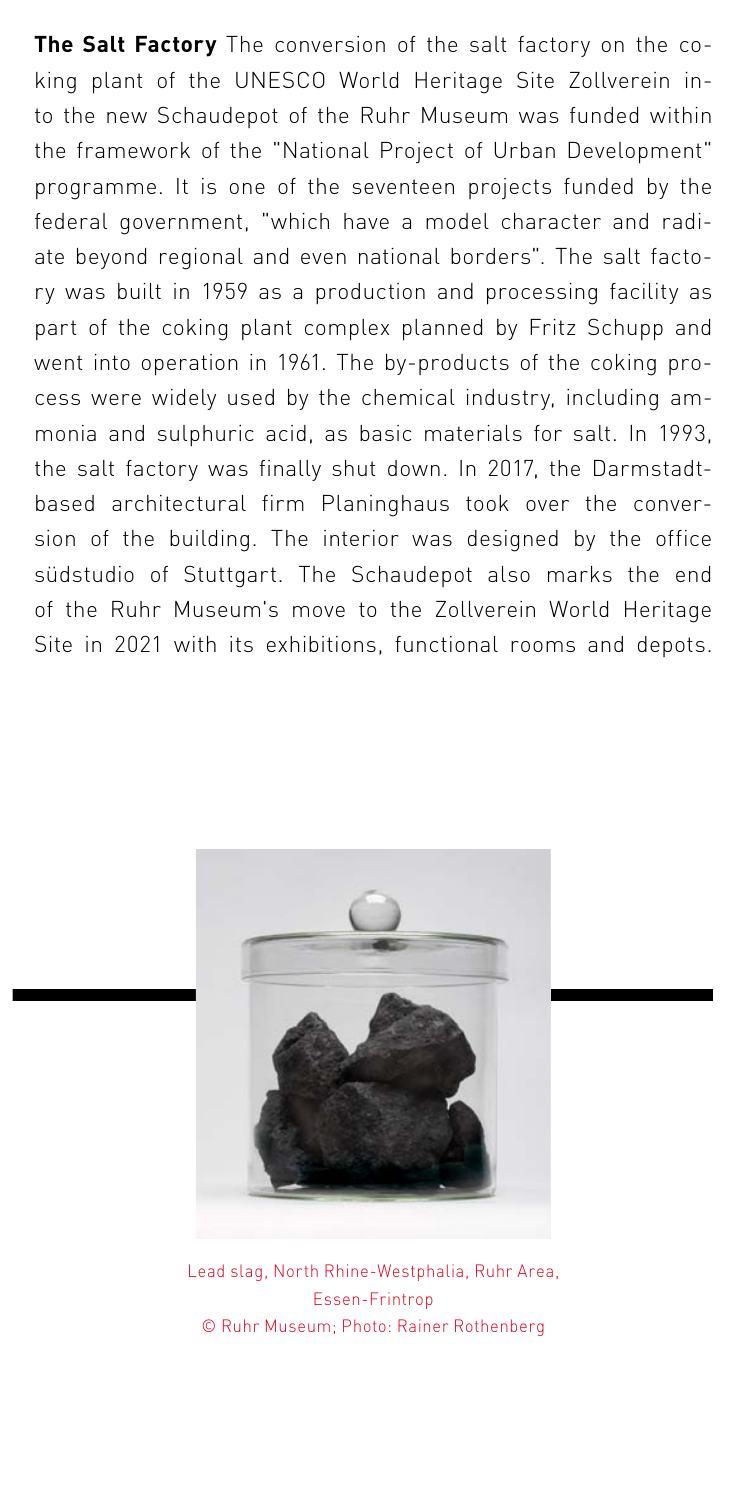#### **The offers**

The Schaudepot can only be visited on guided tours. Each tour lasts 90 minutes.

## **Public guided tours**

The tour leads to the key pieces of the three large collections on natural science, archaeology and history. It offers the unique opportunity to discover the fascinating exhibits and the history of the collections, which were created over 100 years ago and to learn a lot about the work of a regional museum.

## Every Saturday, Sunday and on holidays, 11am and 3pm

### **Curator`s tour**

How does an object get into the collection or the museum? What does a museum researcher actually do? Take a look behind the scenes of the respective collection in the guided tour and learn from a curator about the development of the concept and its implementation up to the opening. Every 3rd Saturday of the month, 3.30pm

### **Guided tours for seniors**

With a folding chair and enough time, the lift will take you to the most beautiful pieces in the collections, which represent the Regional Museum's history of collecting. Among them are also numerous pieces that some

of the visitors even remember themselves.

Every 1st Saturday of the month, 3.30pm

#### **Guided tours for families**

Giant crystals or a coal wagon parade: Together with a guide, families with children aged 6 and over discover the nature, culture and history of the Ruhr Area and learn more about the collection and museum work by means of selected objects.

Every 2nd Saturday of the month, 3.30pm

#### **Guided tours for school classes**

How does a museum work? Why do you need a collection? Pupils are vividly immersed into the everyday work of a museum and learn a lot about the history of the Ruhr Area on the basis of selected objects. The large number and variety of forms of the exhibits stimulates the imagination and the spirit of research. Clarify bookings by arrangement with the Ruhr Museum Visitor Service.

#### **Individual group tours**

130 € incl. admission; 140 € Guided tours in foreign languages (English and Dutch) on request; 50 € for schoolchildren and student groups; 60 € for foreign language pupils and student groups.